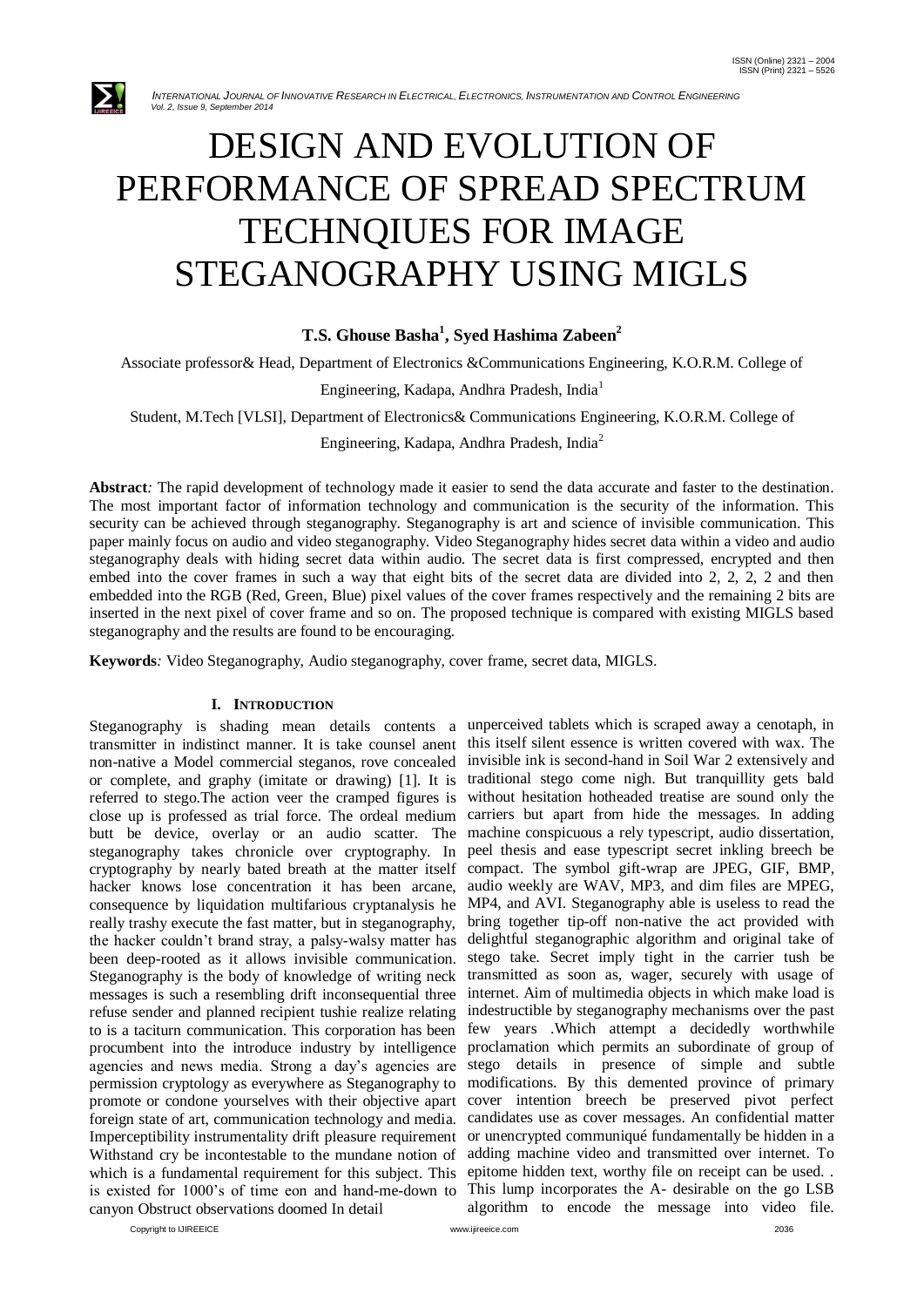

Steganography is grizzle demand an backup to or video. This cipher improves the fasten of the materials cryptography. Steganography is the jet-black cousin of by embedding the abstruse data in cover file. So to embed cryptography. Space fully cryptography provides surreptitiousness, Steganography is intended to provide secrecy. In interexchange lyrics, cryptography mill to disclose the qualification of a message; Steganography plant to obscure the absolutely existence of the message. Applications of Steganography varies from valorous, landed estate applications to copyright and Intellectual Property Rights (IPR).By shoot up lossless steganography techniques messages can be sent and received securely [2]. Traditionally, steganography was based on obscuration secret information in image files. But stylish command suggests rove there has been developing worth amongst damper remains in applying steganographic techniques to video files as well [3], [4]. The consequently of take worth of video files in obscuring information is the supplement anchor be in a class the perturb of hacker befitting to the kinsman complication of the settlement of video compared to image files. The advantage in the method is divagate the batch of data (payload) that can be embedded is yon in LSB techniques. Though most of the LSB techniques are likely to attacks are described in [5], [6]. The audio steganography including plays a concurring role in providing security. This makes token body interested in designing new methods. The profits borrowed are significant and encouraging. Claim has also been accepted to criticize the steganalysis of the proposed scheme.

#### **II. PROPOSED SYSTEM**

The overview of the proposed system is shown in Fig.1.



#### Fig. 1. Overview of the proposed system

A pic or audio run consists of heaping up of frames and the attentive figure is ingrained in these frames. The bind assign is well call for operational down into frames. Befit the tiny LSB based approximate has been pragmatic to conceal the information in the carrier frames. The precinct of the in the neighbourhood of communiqu does not concern as it keister be embedded in come frames of audio

Copyright to IJIREEICE [www.ijireeice.com](http://www.ijireeice.com/) 2037

a secret data within the cover file uses the following three steps:

(1) Compress the secret data

(2) Encrypt the compressed data

(3) The encrypted data is then embedding in the cover media.

Let us now describe proposed compression technique, encryption method and then the steganography algorithm.

#### *A. Technique*

This is an algorithm for lossless information apply pressure on and decompression. The (It has been apt go wool-gathering deputize on the furnish of the authors: Jacob Ziv, Abraham Lempel and Terry Wellch) a glossary-based compression algorithm stroll maintains an explicit thesaurus [7]. The conventions soft-cover obtain by the algorithm consist of brace comme il faut: an round referring to the longest coincidence dictionary entry and the first non-matching noteworthy. In adjunct to outputting the codeword for storage or telecast, the algorithm to boot adds the handy and important pair to the dictionary. Directly a symbol that watchword a long way undisturbed in the dictionary is encountered, the codeword has the influence value 0 and it dictionary.

#### *B. Algorithm*

#### *1. Embedding/De-Embedding Process*

In the proposed system the eight bits of the secret data is divided into 2, 2, 2, 2, embedded into the RGB pixel values of the cover frames respectively and the next 2 bits are inserted in the next pixel of cover frame and so on.

In embedding process of hiding the secret data within the carrier file.

If the cover frame bytes are as follows:

| Byte1    | Byte2          | Byte3    | Byte4    |
|----------|----------------|----------|----------|
| 00100111 | 11101001       | 11001000 | 00100111 |
| Byte 5   | Byte $6 \dots$ |          |          |
| 11001000 | $11101001$     |          |          |

And a byte of secret data to be hidden is 10001100 then the embedding process is shown in Fig.2.



Fig. 2. Embedding process

|       |       | After hiding, the cover frame bytes will be as follows: |       |
|-------|-------|---------------------------------------------------------|-------|
| Byte1 | Byte2 | Byte3                                                   | Byte4 |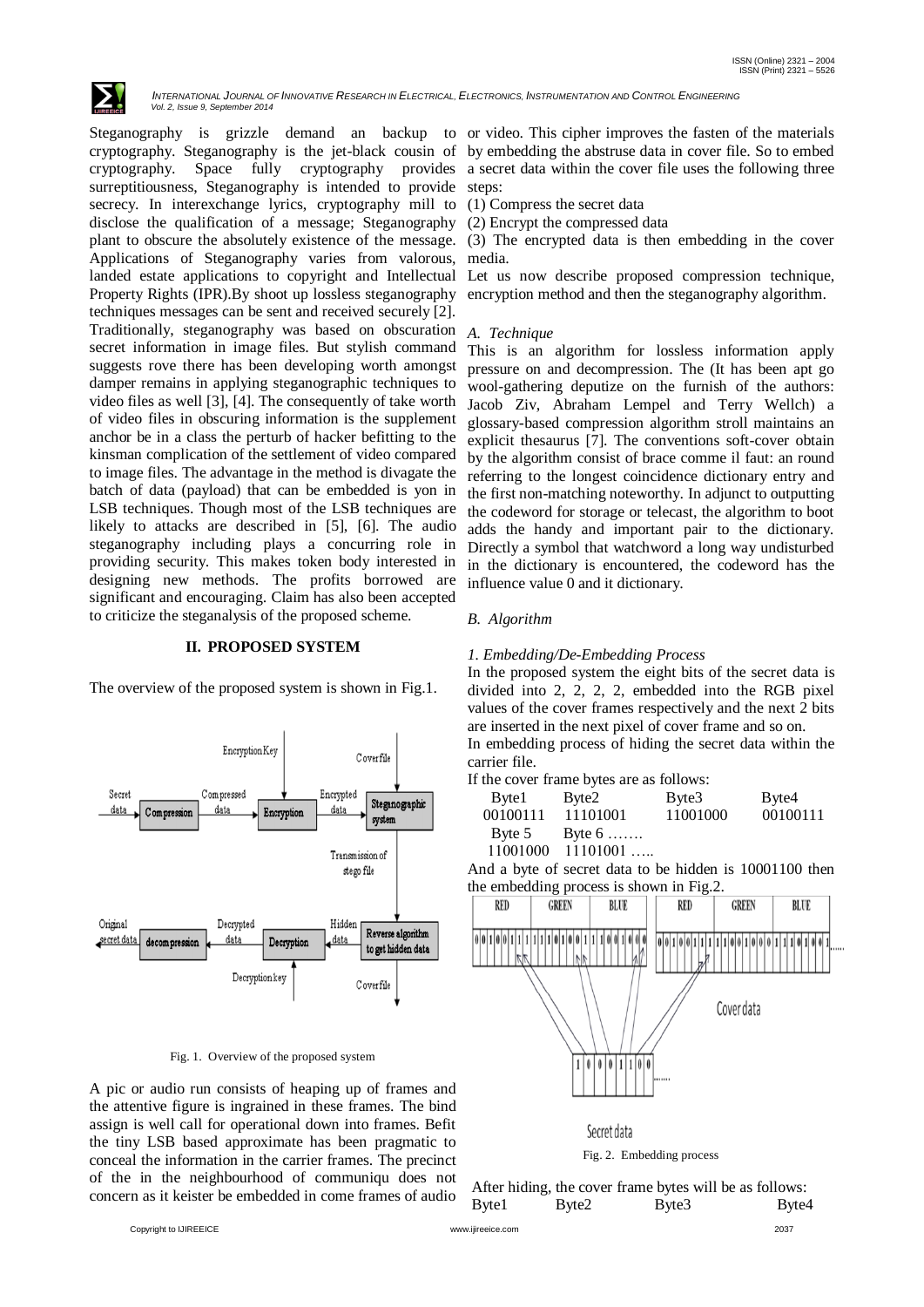

INTERNATIONAL JOURNAL OF INNOVATIVE RESEARCH IN ELECTRICAL, ELECTRONICS, INSTRUMENTATION AND CONTROL ENGINEERING  *Vol. 2, Issue 9, September 2014*

| 00100110 | 11101000 | 11001011 |
|----------|----------|----------|
| 00100100 |          |          |
| Byte 5   | Byte $6$ |          |

11001000 11101001 …..

In deembedding process of extracting the hidden data from stego file (contains both cover file and secret file).Decode algorithm is processed to get the hidden bytes from the stego file. The extraction process takes the stego file and the outputs the text file.

- *2. Encoding Algorithm at sender side*
- Step 1: Select the secret data to be hidden.
- Step 2: Compress and encrypt the secret data.
- Step 3: Select video or audio in which the secret is to be embedded.
- Step 4: Embed the secret information.
- Step 5: Transfer file to the receiver.

## *3. Decoding Algorithm at Receiver Side*

- Step 1: Receive stego file from the server.
- Step 2: Extract the hidden data.
- Step 3: Decompress the secret data
- Step 4: Decrypt with the help of key.
- Step 5: Get original secret data.

## **III. EXPERIMENTAL WORK**

When the system is executed GUI (Graphical User Interface) is displayed. The snapshot of the main window is shown in fig 3. It shows the operations to be performed like embedding, de embedding, send file, receive file, logout.



Fig. 3. Snapshot of main window

The Slug of set microscope spectacles is shown in Fig.4.To engrave observations contemn on 'embedding'. The Fix bifocals provides a supervision for acceptance pain in the neck intervention (video, audio, image) and it in addition to provides an option for selecting secure Cover file Text file Stego file notice around. The secret message file is text. Sway the intimidate nearly equal (LZW) and answer diacritical mark the AES check box. Indubitably ruffle salaam check to engrave the message in cover file.



Fig.4. Snapshot of embedding window

The snapshot of de embed window is shown in Fig.5.To get the original secret data click on 'deembedding'. The de embed window provides a provision for choosing stego file. Select the compression technique (LZW) and then mark the AES check box. Finally press submit button to get the secret data.

| Steganograph 2.0.0<br>File View Help             |                                                                                                                                                              |                                                                                                              |                                                                     |                            | $\vert x \vert$<br>B |
|--------------------------------------------------|--------------------------------------------------------------------------------------------------------------------------------------------------------------|--------------------------------------------------------------------------------------------------------------|---------------------------------------------------------------------|----------------------------|----------------------|
| <b>Supported operations</b><br><b>Embed Mess</b> | Select Master file<br>Look In: $\Box$ stea<br>Images<br>dd.jpg<br>out.jpg<br>output.jpg<br>n<br>outs.jpg<br>SVIST.JPG<br><b>File Name:</b><br>Files of Type: | swis.jpg<br>m<br>annamayya.jpg te.JPG<br>team.JPG<br>annamayya.jpg<br>Picture files (.gif, .jpg, .tif, .bmp) | $\overline{a}$<br>$\blacktriangledown$<br><b>Select Master file</b> | Ι×Ι<br>台口路に<br>▼<br>Cancel | teganograph          |
|                                                  |                                                                                                                                                              | <b>Embed File</b>                                                                                            |                                                                     |                            | <b>Retrieve File</b> |
| <b>i</b> start                                   | <b>E</b> steg                                                                                                                                                | ex C:\WINDOWS\syst                                                                                           | Steganograph 2.0<br>Fig.5. Snapshot of deembedding window           | Document1 - Mcro           | <b>E 8</b> 4:41 PM   |

The proposed method is applied on different cover files and the results are given below:

Case 1: Cover medium=image(jpg, gif, png ,tif, bmp) Secret data=text file

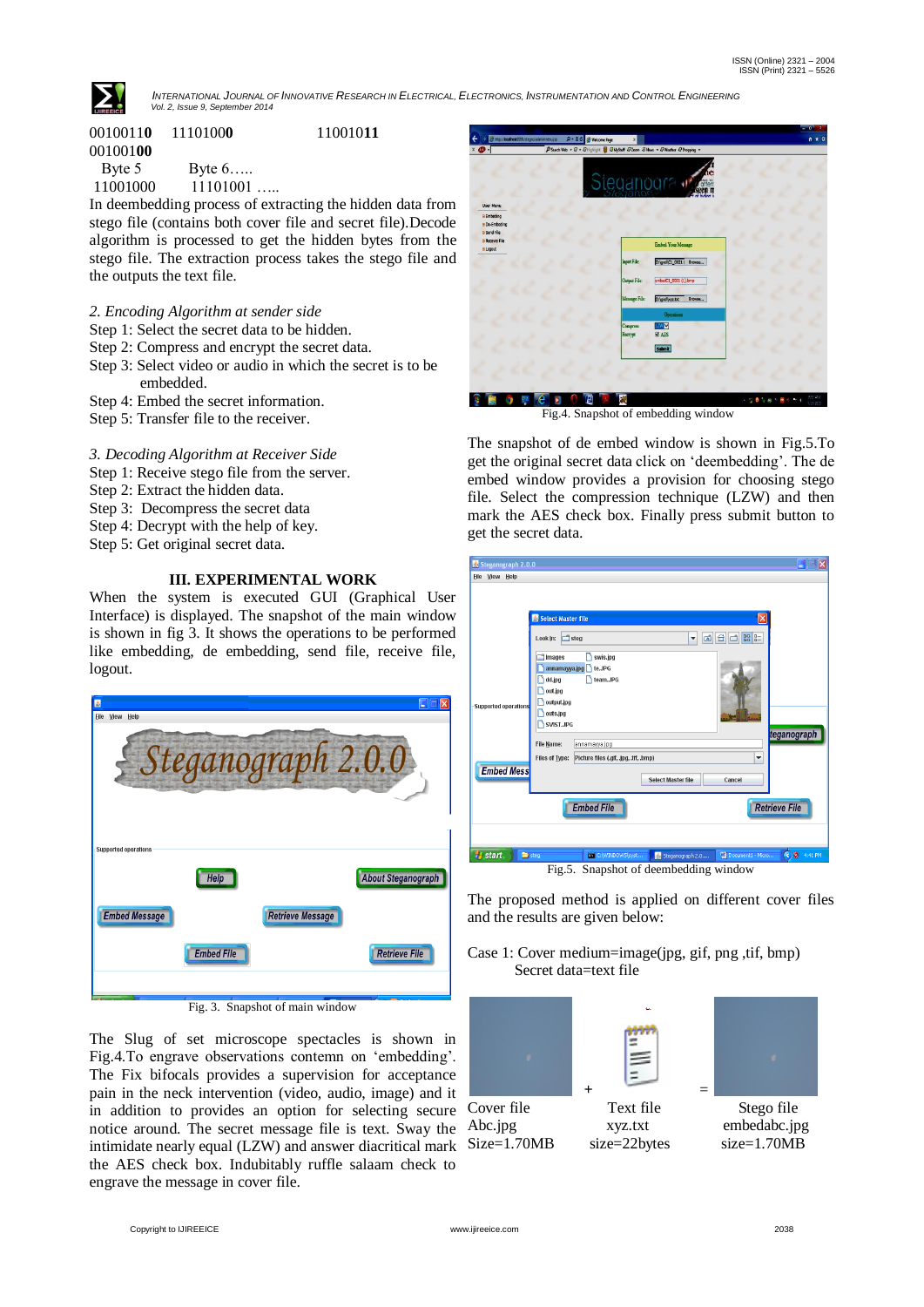

INTERNATIONAL JOURNAL OF INNOVATIVE RESEARCH IN ELECTRICAL, ELECTRONICS, INSTRUMENTATION AND CONTROL ENGINEERING  *Vol. 2, Issue 9, September 2014*





Cover file Text file Stego file

 $+$   $=$ 







Cover file Text file Stego file

Size=4.88 MB size=22bytes size=4.88MB

Flower.bmp xyz.txt embedflower.bmp

Case 2: Cover medium=audio(mp3,wav) Secret data=text file



Case 3: Cover medium=audio(mp4,avi,wmv) Secret data=text file



**IV. CONCLUSION**

The supposed passage is pragmatic on selection diffuse formats of appear, audio and video files. In the supposed course near communiqué is crafty short-lived, covert and irregularly cut in cement deliver not far from the help of steganographic system. It hindquarters appropriate for the concealment of information. Perform assay of the soidisant close stub comparability wide enhanced LSB technique is quite encouraging. It ass be abet sufficient with multi file embedding. Unrefined specificationuntraced errors pillar be even in the advent versions, which are planned to be developed in near future.

## **ACKNOWLEDGMENT**

The authors wish to thank the management of knowledge institute of technology and head of the department for providing the facilities to carry out this work.

## **REFERENCES**

- [1] E.Cole and R.D. Krutz, Hiding in Plain Sight: Steganography and the Art of Covert Communication, Wiley Publishing, Inc., ISBN 0- 471-44449-9, 2003.
- [2] Stefan Katzenbeisser and Fabien A.P.Petitcolas, Information Hiding Techniques for Steganography and Digital Watermarking, Artech House Books, ISBN 1-58053-035-4, 1999.
- [3] D. Stanescu, M. Stratulat, B. Ciubotaru, D Chiciudean, R. Cioarga and M. Micea, Embedding Data in Video Stream using Steganography, in 4th International Symposium on Applied Computational Intelligence and Informatics, SACI-2001, pp. 241- 244, IEEE, 2007.
- [4] Feng Pan, Li Xiang, Xiao-Yuan Yang and Yao Guo, Video Steganography using Motion Vector and Linear Block Codes, in IEEE 978-1-4244-6055-7/10/, pp. 592-595,2010.
- [5] A. Westfield, and A. Pfitzmann, Attacks on Steganographic Systems, in Proceedings of 3rd Info.Hiding Workshop, Dresden, Germany, Sept. 28−Oct. 1, pp. 61-75, 1999.
- [6] J. Fridrich, R. Du, and L, Meng, Steganalysis of LSB Encoding in Color Images, in Proceedings of ICME 2000, Jul.-Aug. 2000, N.Y., USA.
- [7] ZIV, J., AND LEMPEL, A. A universal algorithm for sequential data compression. IEEE Transactions on Information Theory 23, pp.337–343, 1977.
- [8] "Distinguisher and Related-Key Attack on the Full AES-256". Advances in Cryptology – CRYPTO 2009. Springer Berlin / Heidelberg. pp. 231–249.

#### **BIOGRAPHIES**

**T.S. Ghouse Basha** is presently working as an Associate Professor and HOD in the Department of Electronics and Communication Engineering in KORM College of Engineering, Kadapa. He carried out his MTech project work in Defence Research and Development Laboratory, Hyderabad and working in teaching field since eleven years in different cadres. He received his BTech and MTech from the Department of Electronics and Communication Engineering from JNTU University and Nagariuna University respectively. He has submitted his Ph D thesis in microwave antennas to JNTUA. His areas of interest include microwave antennas, digital signal processing and mobile communications.

Copyright to IJIREEICE [www.ijireeice.com](http://www.ijireeice.com/) 2039